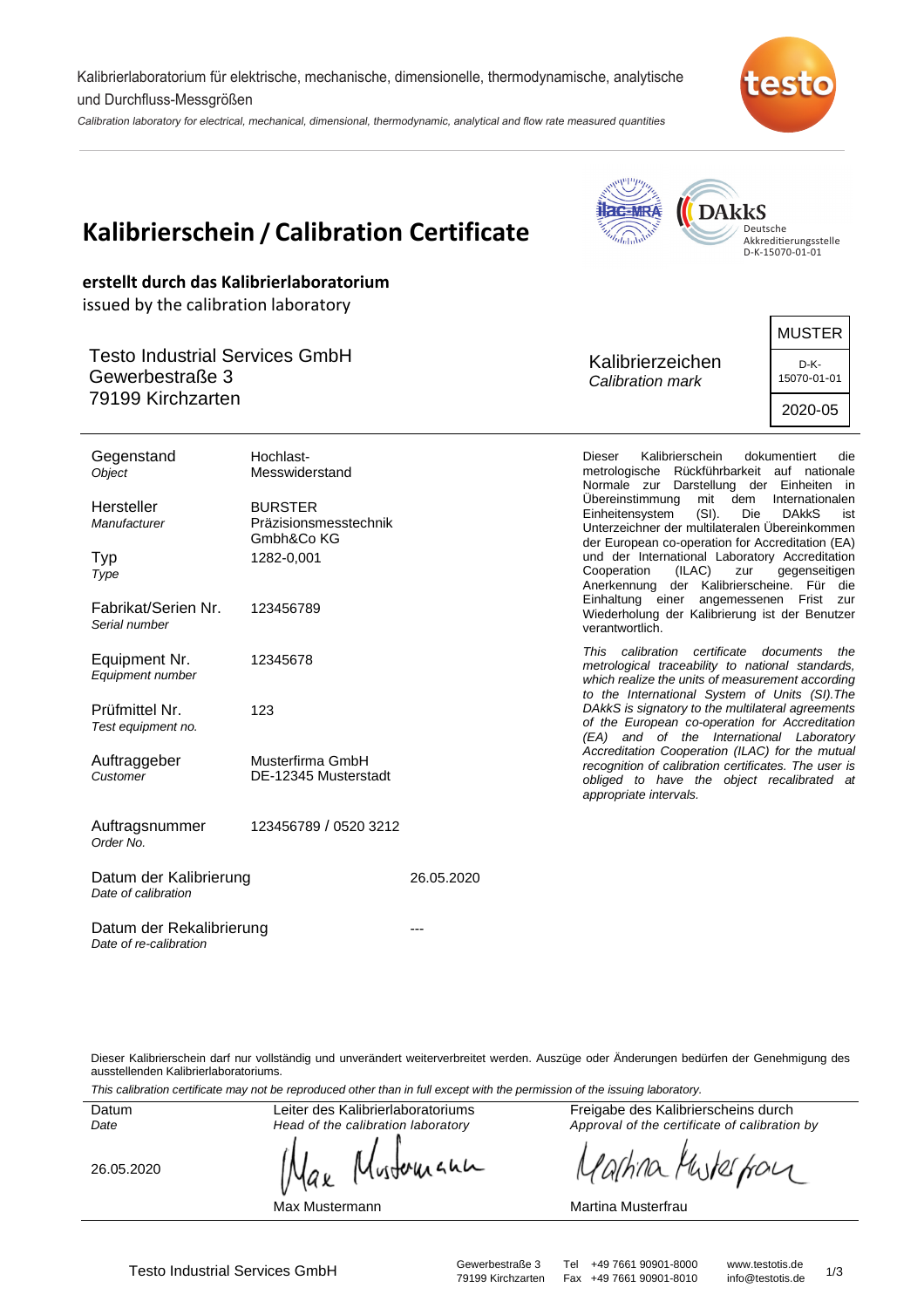MUSTER

D-K-15070-01-01 2020-05

### Kalibrierschein vom calibration certificate dated 26.05.2020

### **Kalibriergegenstand** Calibration object

| Gegenstand<br>Object          | Hochlast-Messwiderstand                                                                                             |
|-------------------------------|---------------------------------------------------------------------------------------------------------------------|
| Inventar Nr.<br>Inventory no. | ---                                                                                                                 |
| Standort<br>Location          | ---                                                                                                                 |
|                               | Der Widerstand mit Nennwert 1 mΩ ist in einem geschwärzten Kühlkörper eingebaut und in 4-Leiter-Technik ausgeführt. |

Die Nennleistung beträgt 20 W, die Maximalleistung 60 W in Luft.

Der Wärmewiderstand wird vom Hersteller mit  $R_{therm}$  = 1 K/W angegeben.

Der Temperaturkoeffizient wird vom Hersteller mit *α* < 10 ⋅ 10<sup>-6</sup>/K angegeben.

The resistor with nominal value 1 m $\Omega$  is installed in a black metal housing, running in 4-wire technique.

The nominal power is 20 W. The maximum power rating is 60 W, in air.

The thermal resistance is  $R_{\text{therm}} = 1$  K/W, as specified by the manufacturer.

The temperature coefficient is  $\alpha$  < 10⋅ 10<sup>-6</sup>/K, as specified by the manufacturer.

## **Kalibrierverfahren** Calibration procedure

Der Wert des Widerstandes wurde bei konstantem Messstrom mittels eines DC-Widerstandskomparators durch Vergleich mit einem Normalwiderstand des Nennwertes 1 Ω ermittelt. Die Messwerte stellen den arithmetischen Mittelwert aus mind. 10 Einzelmessungen dar, die nach einer thermischen Einschwingzeit infolge der Erwärmung durch den Messstrom aufgezeichnet wurden.

Der Kalibriergegenstand befand sich während der Kalibrierung in einer thermostatischen, umwälzenden Luftkammer bei t = 23 °C. Die Messungen erfolgten in 4-Leiter-Technik.

The resistance value was calculated at constant measuring current, measured by comparison with a standard resistor of a nominal value of 1 Ω using a DC resistance comparator.

The measured values represent the arithmetic mean of at least 10 individual measurements, which were recorded by a thermal transient due to the heating by the measuring current.

The calibration object was placed in a circulating air chamber at  $t = 23$  °C during the calibration. The measurements were carried out using a 4-wire technique.

### **Umgebungsbedingungen** Ambient conditions

Temperatur Temperature (22...24)°C Feuchte Humidity (20...70)% rF % RH

#### **Messeinrichtungen** Measuring equipment

| Referenz                                                  | Rückführung         | Rekal.    | Zertifikat-Nr.  | Eq.-Nr.  |
|-----------------------------------------------------------|---------------------|-----------|-----------------|----------|
| Reference                                                 | Traceability        | Next cal. | Certificate-no. | Ea.-no.  |
| Guildline 6675A DC-Komparator DCC Resistance Bridge       | 15070-01-01 2020-04 | 2021-04   | E120238         | 10254625 |
| Gebrauchs-Widerstandsnormale working resistance standards | 15070-01-01 2020-01 | 2021-01   | E113884         | 10963489 |

Referenzzertifikate sind auf www.primasonline.com abrufbar Reference certificates are available at www.primasonline.com



79199 Kirchzarten Fax +49 7661 90901-8010